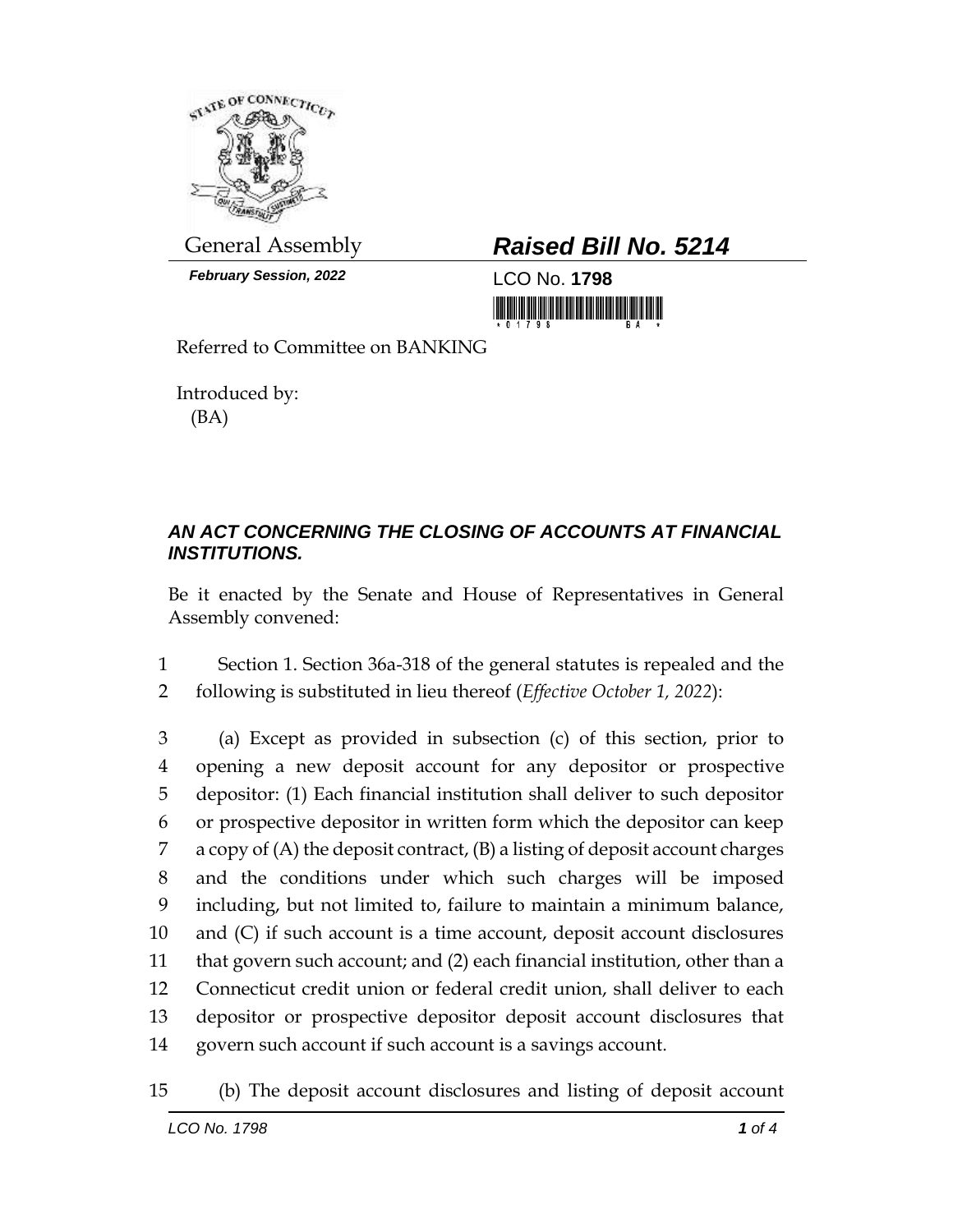charges may be contained in more than one document and may be combined with disclosures, fees and contract terms for other accounts as long as the deposit account disclosures and deposit account charges are disclosed clearly and conspicuously and it is clear which deposit account disclosures and deposit account charges are applicable to the types of deposit accounts maintained by the depositor.

 (c) If all or any part of a maturing or otherwise expiring time account is automatically deposited by renewal, roll-over or otherwise in a new deposit account within thirty days after expiration, the provisions of subsection (a) of this section shall not apply to such new account, except that if the annual percentage yield on such new account is lower than the annual percentage yield on the expiring account, and the maturing time account has a term to maturity of longer than thirty-one days, the financial institution shall deliver to the depositor the notice as required by this subsection. Such notice shall be delivered at least thirty calendar days before the maturity of the existing time account. Alternatively, such notice may be delivered at least twenty calendar days before the end of the grace period on the existing account, provided a grace period of at least five calendar days is allowed. For purposes of this subsection, a grace period means a period following the maturity of an automatically renewing time account during which the depositor may withdraw funds without being assessed a penalty. The notice shall recite the deposit account disclosures and deposit account charges, including the conditions under which such charges will be imposed, applicable to the new account, along with the date the existing account matures and the new maturity date if the account is renewed; provided if the interest rate and annual percentage yield that will be paid for the new account are unknown when the notice is provided, the notice shall state that those rates have not yet been determined, the date when they will be determined and a telephone number the depositor may call to obtain the interest rate and the annual percentage yield that will be paid for the new account. Notwithstanding any provisions of the general statutes to the contrary, if the term to maturity of the maturing time account is one year or less but longer than thirty-one days, the notice is not required to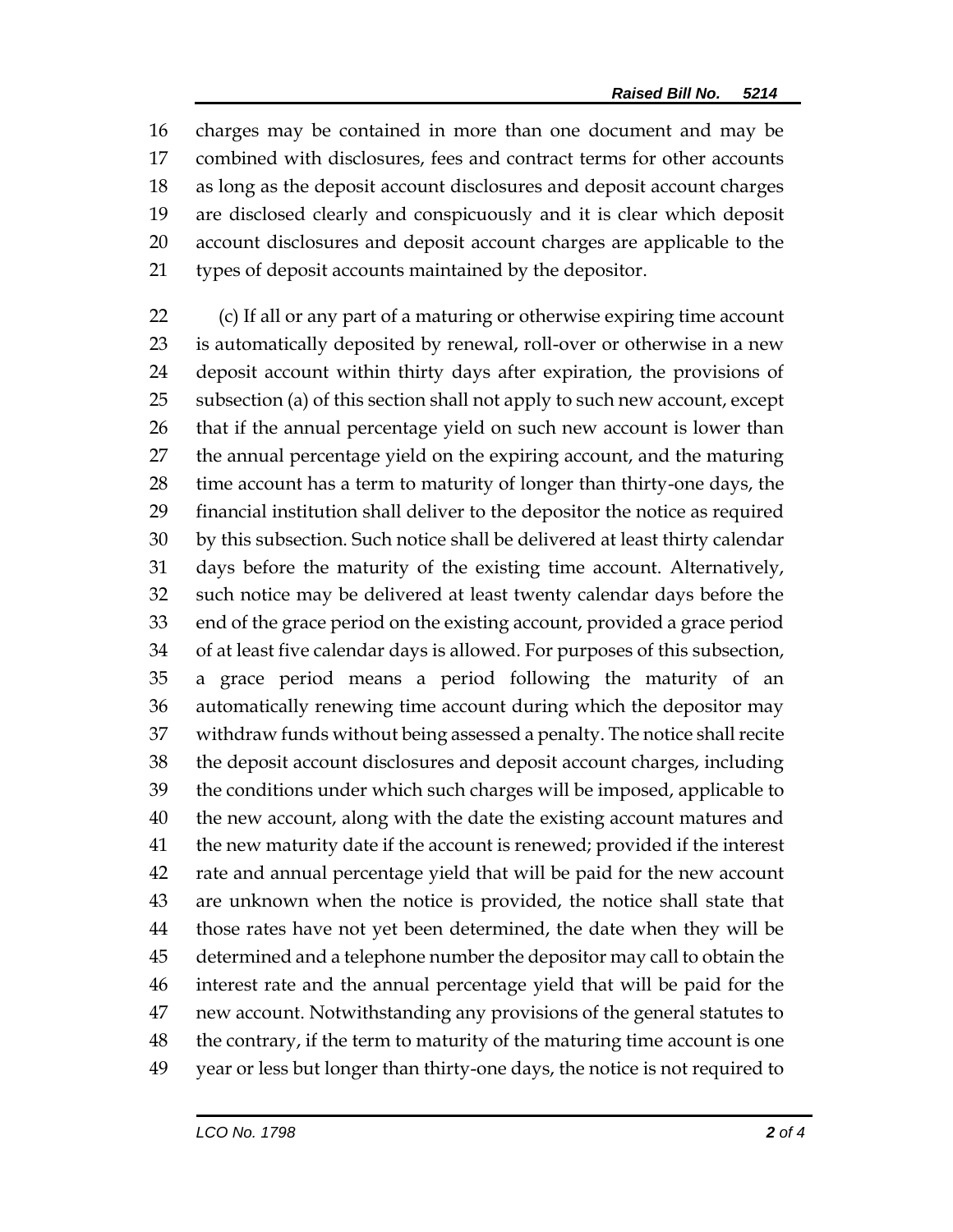contain the information recited in this subsection other than (1) the date the existing account matures and the new maturity date if the account is renewed; (2) the interest rate and the annual percentage yield if they are known, or if the rates have not yet been determined, the date they will be determined and a telephone number the depositor may call to obtain the interest rate and the annual percentage yield that will be paid for the new account; and (3) any difference in the terms of the new account compared to the deposit account disclosures and deposit account charges governing the existing account.

 (d) Except for deposit accounts for which a financial institution sends periodic statements, each financial institution that has a policy of imposing dormancy fees in connection with inactive deposit accounts shall, not less than fifteen days prior to the date the institution may impose a dormancy fee, mail a notice to the depositor. The notice shall be printed in capital letters in no less than twelve-point boldface type and shall state that the account will become inactive and that a dormancy fee may be imposed by the financial institution as a result of such inactivity. Such notice shall be mailed to the last-known mailing address maintained by the institution for the deposit account.

 (e) Each financial institution, upon the closing of a deposit account, 70 shall, not later than five business days after closing the deposit account, (1) mail a written notice setting forth the reason for closing the deposit account to the depositor at the address the financial institution has on record for the depositor, and (2) send a notice by electronic mail setting 74 forth the reason for closing the deposit account to the depositor at the electronic mail address the financial institution has on record for the depositor.

This act shall take effect as follows and shall amend the following sections:

| Section 1 $\bigcup$ October 1, 2022 | 36a-318 |
|-------------------------------------|---------|

## *Statement of Purpose:*

To require notice of the reason for the closing of accounts.